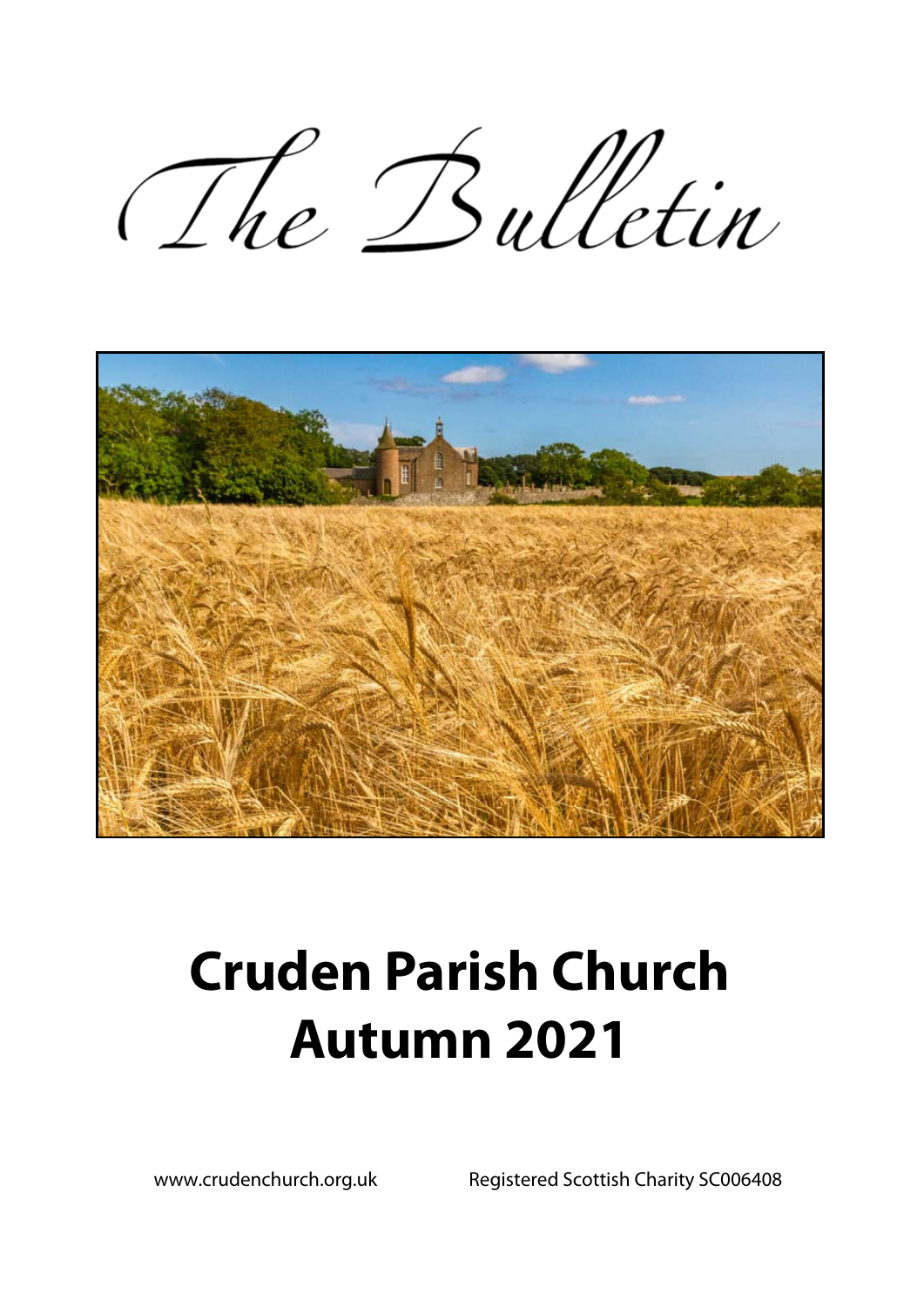#### Dear Friends

I do hope you are all keeping well and have been able to make the most of the remarkable summer weather we have all enjoyed! The past 20 months have been challenging on so many levels. The fear of infection, the lock down and social isolation has taken a toll on us all. Al least the good weather has enabled us to get out and about. This did not stop my most recent venture – a hill walk in the Eastern Cairngorms being a wash out due to heavy rain. The joys of living in Scotland!

As we begin to move out of the lockdown, there has been various things happening in the Kirk. We are back at worship, although with much reduced numbers. Whist the wearing of facemasks, track and trace etc., are still in place, the requirement for social distancing has been eased and we have return to singing. We have also moved to a kind of hybrid service which is broadcast online via Facebook. This is the way forward. We are also looking at getting new equipment to improve the quality of our online presence.

Another key event was the children's holiday club. This was a great success. Not only were we at maximum capacity, but the children had a great time. There were so many positive comments from parents. A big thank you to everyone who contributed, especially to Janet whose experience and enthusiasm helped to pull everything together. The holiday club worked on many different levels. We were able to share something of the Christian faith, whilst the children took part in structured games and activities. Great preparation for the new school term! It also enabled us to make new connections with many local families – most of whom had no church connection. We hope to build on these new relationships with appropriate activities at the October and Christmas holidays.

Regretfully, despite all the positive things happening, we are still living with Covid-19. The challenge now is learning to live with it. For us in the church, this means maintaining an enhanced cleaning regime, wearing masks etc. To mitigate risk, we ask folk to use the hand sanitiser provided on entering and leaving the building, and if you are suffering from cold or flu like symptoms to stay at home. Also, we have returned to in person pastoral visiting – if you know anyone who would appreciate a call or pastoral visit please let me know.

Looking to the future, as we learn to live with Covid-19, we also must learn to live with uncertainty and change. As some you are aware, there is going to be a wholescale realignment within the Church of Scotland. Exactly how this will impact us is yet to be seen. I suspect I will be taking on additional responsibilities and the parish will become part of a large grouping. Depending on how it is done and how we respond, it could be just another step in winding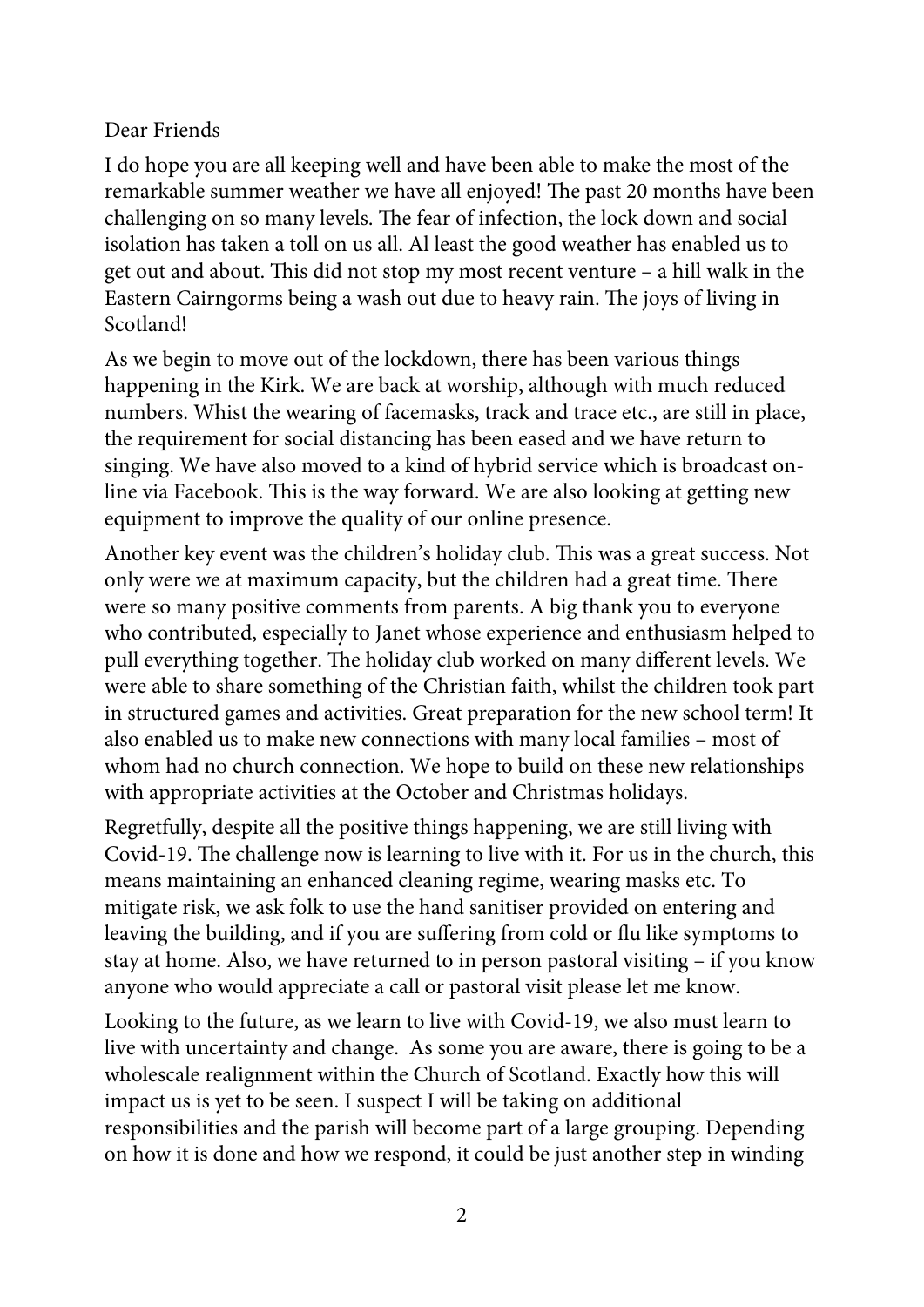the church down, or it could be exactly the opposite! It could potentially lead to a more creative, enriching, and exciting way of being the church. These changes could also be a catalyst for the spiritual renewal that so many of us yearn and pray for.

Wishing you a blest and colourful Autumn!

**Rev Sean Swindells** Parish Minister

Tel. 07791 755976



### **AN AUTUMN BLESSING**

O God of Creation, you have blessed us with the changing of the seasons.

As we welcome the autumn months, may the earlier setting of the sun remind us to take time to rest.

May the brilliant colours of the leaves remind us of the wonder of your creation.

May the steam of our breath in the cool air remind us that it is you who give us the breath of life.

May the harvest from the fields remind us of the abundance we have been given and bounty we are to share with others.

May the dying of summer's spirit remind us of your great promise that death is temporary and life is eternal.

> We bless you, God of Seed and Harvest And we bless each other That the beauty of this world And the love that created it Might be expressed though our lives And be a blessing to others Now and always Amen

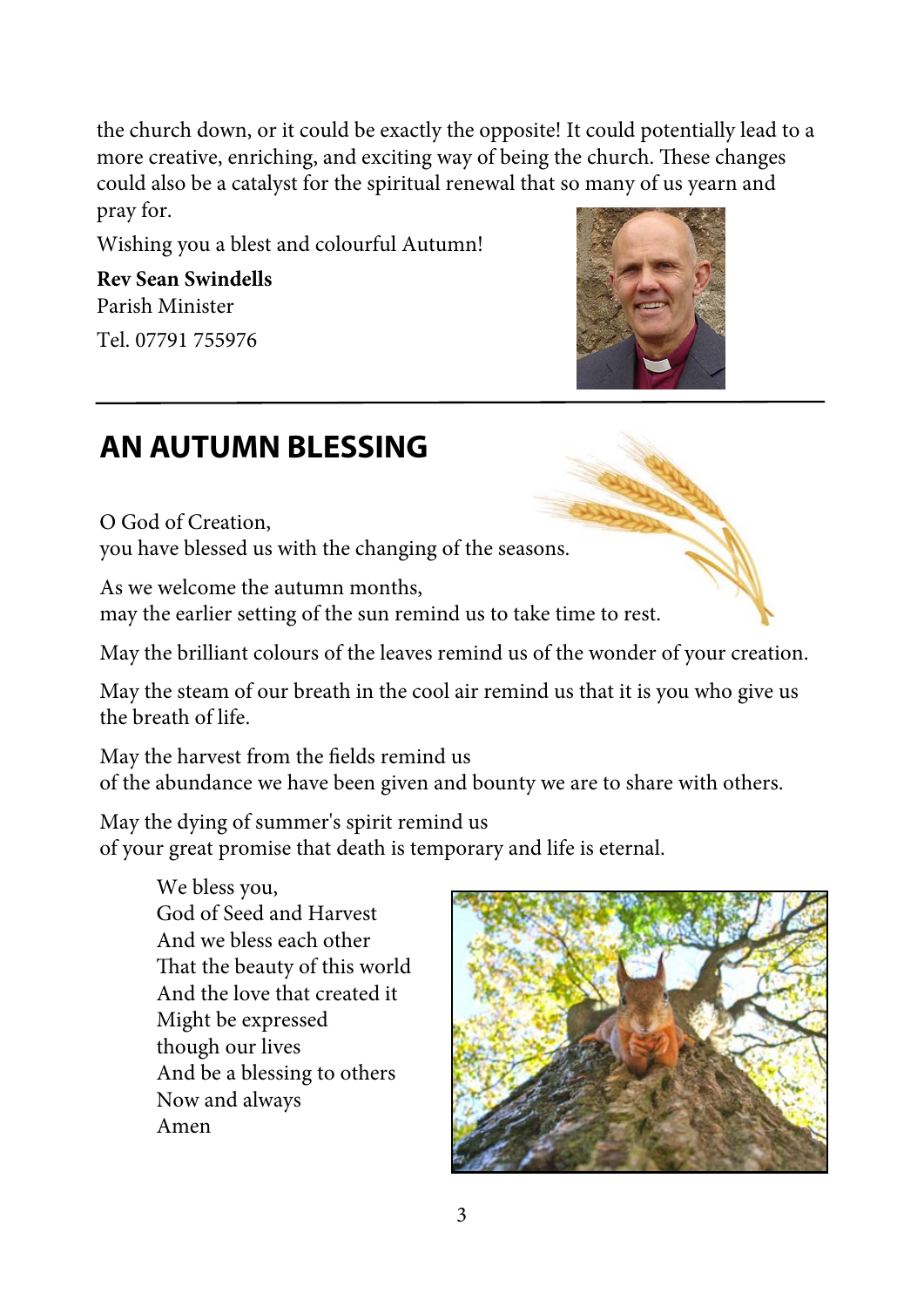### **THE FIVE MARKS OF MISSION (adapted)**

At the present time the Church of Scotland is embarking on a radical and farreaching restructuring and reshaping of the church. This is long overdue! In a secular society where most people are not connected to a religious group, it is only right that the church refocuses how it uses its limited resources. This includes a shift towards mission, with outreach now being the key driver in church life.

To help provide direction for these changes, the Church of Scotland (acknowledging the mission of the Church is the mission of Christ) has adopted the so called Five Marks of Mission. Originally developed within the Church of England back in1984, these 'five marks' have become widely accepted by a number of Christian denominations as an aid to understanding what contemporary mission is all about.

The five marks of mission are:

- To proclaim the Good News of the Kingdom
- To teach, baptise and nurture new believers
- To respond to human need by loving service

 To seek to transform unjust structures of society, to challenge violence of every kind and pursue peace and reconciliation

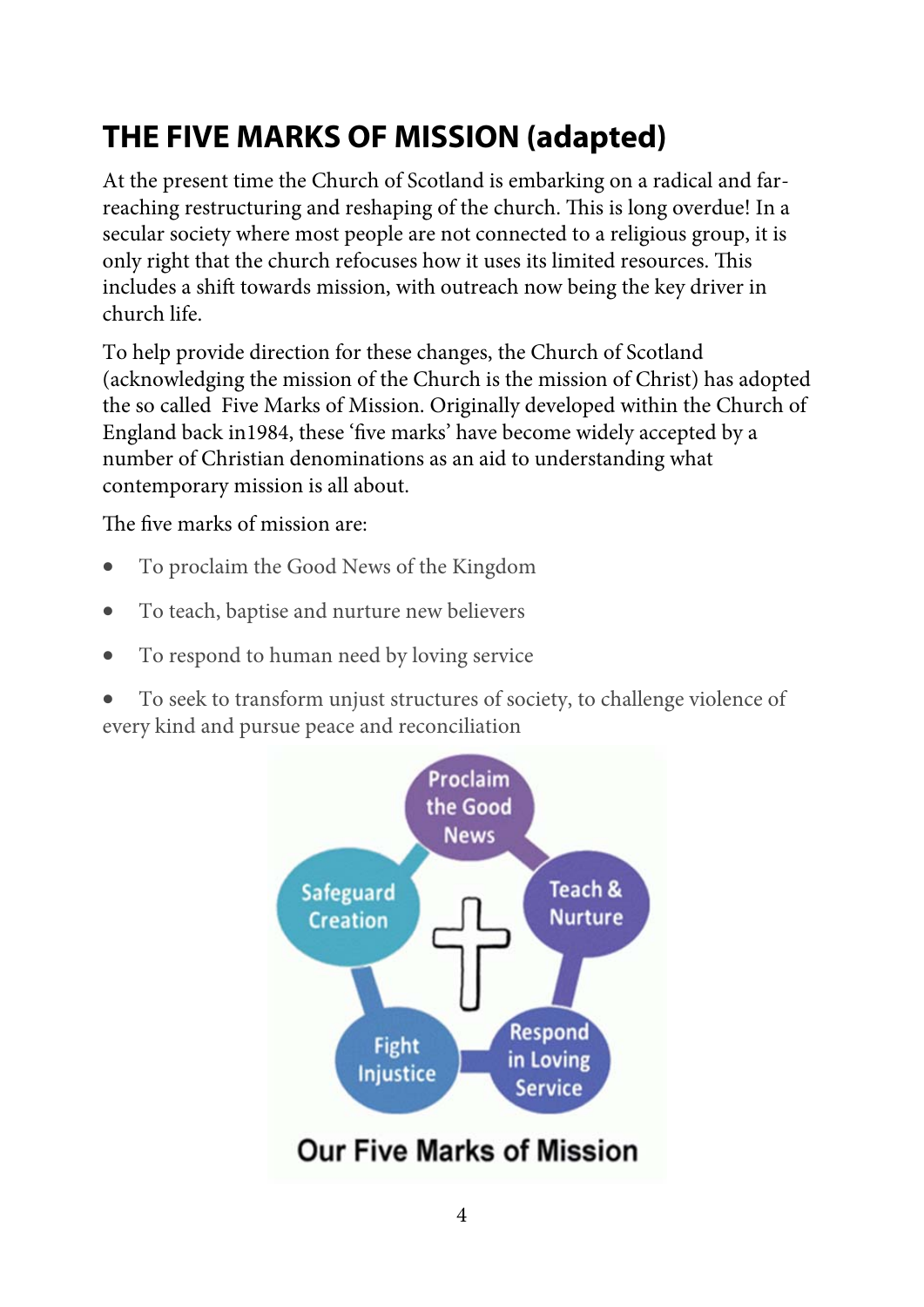Some churches have abbreviated the five marks to five words:

TELL – TEACH – TEND – TRANSFORM – TREASURE.

Over the next few months as the Presbytery of Buchan develops a new plan for parishes, buildings and how Clergy and Mission Development Staff may be deployed, the five marks will be used as guiding principles.

Within the Parish of Cruden, you will be pleased to hear than many of the five marks of mission are already reflected in congregational life. But as the church goes through a process of change and reorientation, we will also need to keep our eyes and ears open for new opportunities as they emerge and be prepared to change the focus of our work.

#### **Rev Sean Swindells**

## **Christian Aid Update**

#### **– Sean's 'midlife crisis' marathon**

On Sunday 22nd August Melville the Retriever and Mangus the Westie were joined by the Minister, Session Clerk and Maureen Esson for a wee stroll up Bennachie to raise money for Christian Aid. A rather cloudy morning gave way to a beautiful summer's afternoon and the trip ended with well-earned coffee and ice-cream at the Bennachie Centre. The total raised by the walk was more than £400.00!

Looking ahead, Sean will be joining the Christian Aid team on the Great North Run and London Marathon, which were postponed from last year. Overall fundraising for Christian Aid to date is around £3300.00. A tremendous result. None of this would have been possible without your support and generosity. Thank you!



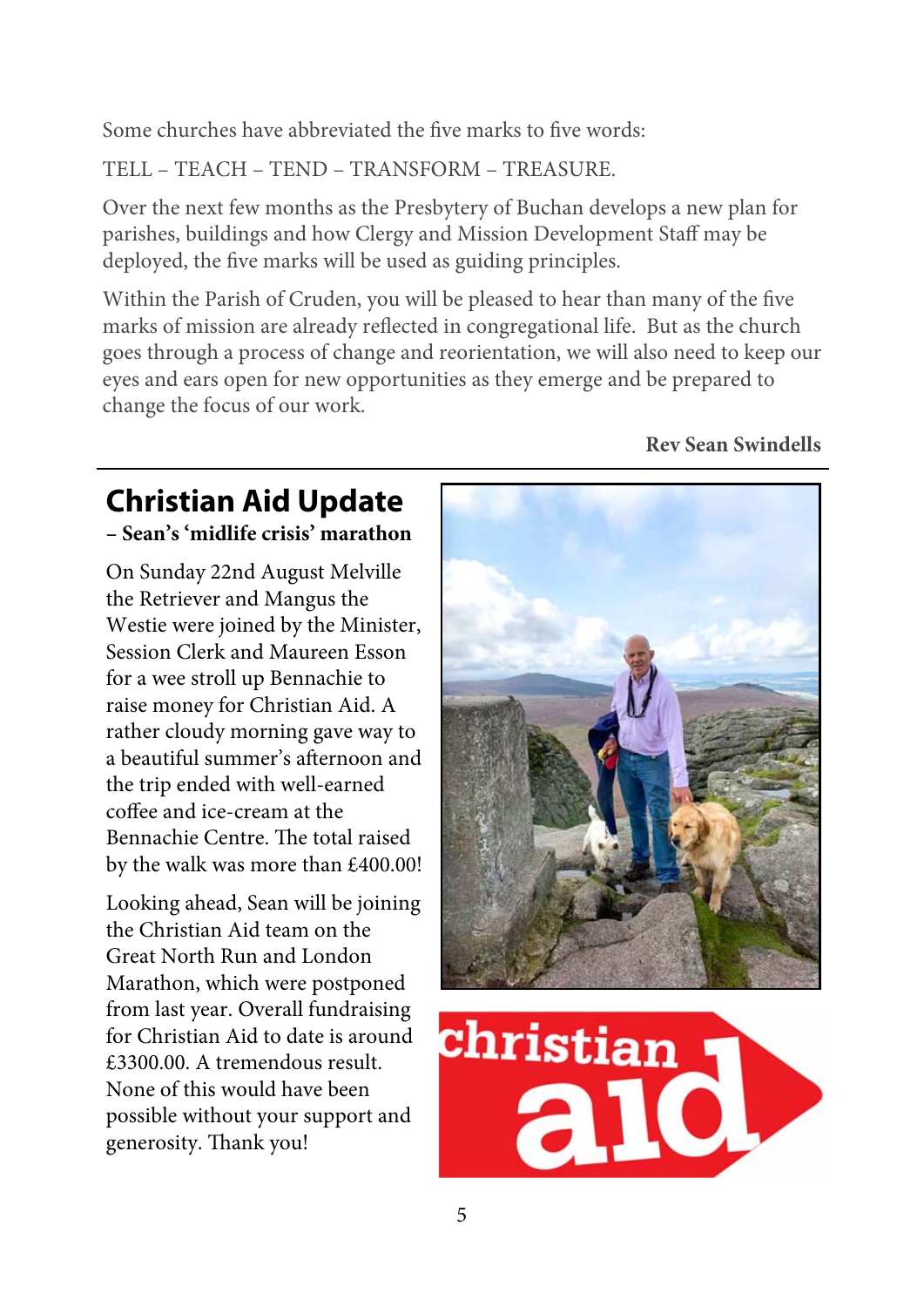### **CRUDEN CRAFT GROUP**

We are back in business - but having to work from home at the moment until we can get back into the Church Hall.

The Buchan Giving Tree are to take our knitting and crocheting, anything for babies to the elderly, also hats for the fishermen.

If you would like to join us, you will be very welcome. We will meet every second Tuesday at 1.30 till 3.30 as before once we are back in the Hall

Interested?

**Margaret Kidd** 

### **THE STORY OF THE MINISTER AND THE ORGANIST!**

There was once a church where the minister and the organist were not getting along. As time went, as their working relationship broke down, their animosity towards each other began to spill over into the worship. And so the minister decided enough was enough. He decided that he would preach a series of sermons that would, he hoped, bring the errant organist back into line.

 On the first Sunday the minister preached a long-detailed sermon on commitment and how we all should put church first and self last, and be totally dedicated to the service of God. After the sermon, the organist led choir in singing an anthem with the title, "I Shall Not Be Moved."

 The next Sunday the minister preached an even longer sermon on selfless giving and how we all should gladly give to the work of the Lord. After the sermon the organist led the choir in the anthem with the title, "Jesus Paid it All."

 The next Sunday the minister preached an even longer sermon on gossiping and how we should all place a guard over our tongues and how God was always listening. After the sermon, the organist led the choir in the anthem, "I Love to Tell the Story."

 With all this going on, the minister became very distressed over the situation and the following Sunday told the congregation that he was considering resigning. Later in the service the organist led the choir in the anthem, "Oh Why Not Tonight?"

And it came to pass, the minister did indeed resign. The following Sunday he bared his soul to the congregation and told the church that Jesus had led him there and now he felt that Jesus was taking him away. Later in the service, the organist led the choir in the anthem, "What a Friend We Have in Jesus."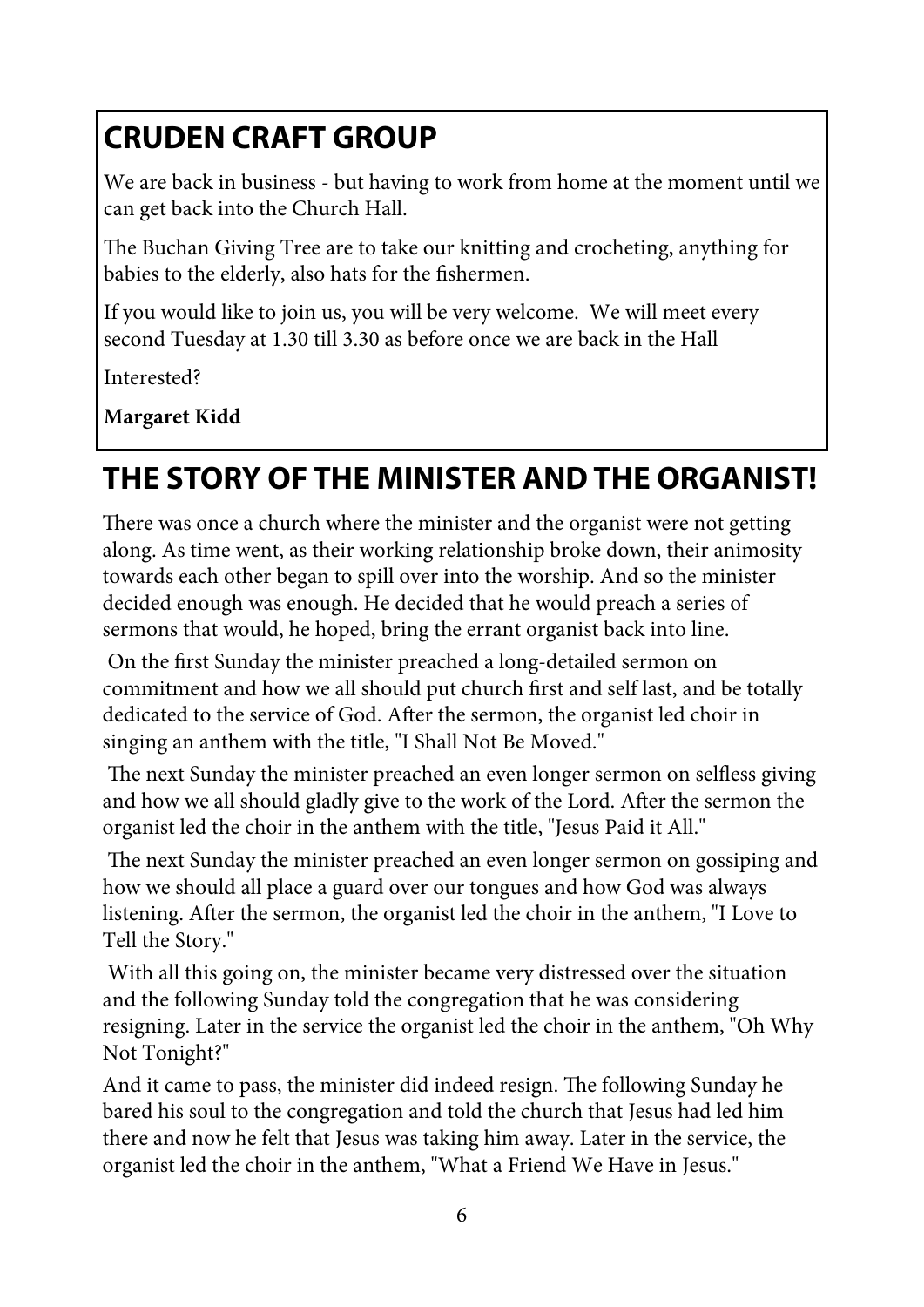| <b>Toothbrush and</b><br><b>Toothpaste</b><br>Hat, scarf, gloves<br>Soap<br>Underwear/                                                                                                                                                                                                                       | Checklist<br>Please tick items included and firmly secure this list<br>on your shoebox lid.<br><b>ESSENTIAL ITEMS (ALL ITEMS MUST BE NEW):</b><br>Include the following items highlighted in the top box.<br>Small Toy for boys and girls such<br>as cars, dolls, balls. Please only<br>include new shop-bought toys.<br>Sweets (No chocolate or any other<br>food) 'Best before' date no earlier<br>than 31 March next year. No loose<br>sweets, lollies or undated |  |  |
|--------------------------------------------------------------------------------------------------------------------------------------------------------------------------------------------------------------------------------------------------------------------------------------------------------------|----------------------------------------------------------------------------------------------------------------------------------------------------------------------------------------------------------------------------------------------------------------------------------------------------------------------------------------------------------------------------------------------------------------------------------------------------------------------|--|--|
| Socks/Tights                                                                                                                                                                                                                                                                                                 | bags of sweets.                                                                                                                                                                                                                                                                                                                                                                                                                                                      |  |  |
| Do not include used or damaged items; war related items such as toy guns<br>or knives or military figures; hand-made or knitted stuffed toys; chocolate or<br>any food other than sweets. Chocolate Eclairs and Chocolate Limes are not<br>allowed; books that are mainly words should also not be included. |                                                                                                                                                                                                                                                                                                                                                                                                                                                                      |  |  |
| Toiletries (NO TALCUM POWDER)<br>Shampoo                                                                                                                                                                                                                                                                     | Screwdrivers/Pliers<br>Kitchen Utensils                                                                                                                                                                                                                                                                                                                                                                                                                              |  |  |
| Soap/Shower gel                                                                                                                                                                                                                                                                                              | Stationery                                                                                                                                                                                                                                                                                                                                                                                                                                                           |  |  |
| Face cloth/ Moist wipes                                                                                                                                                                                                                                                                                      |                                                                                                                                                                                                                                                                                                                                                                                                                                                                      |  |  |
| Deodorant                                                                                                                                                                                                                                                                                                    | Pens/Pencils/Sharpener<br>Notepads/Colouring books                                                                                                                                                                                                                                                                                                                                                                                                                   |  |  |
| Moisturising Cream                                                                                                                                                                                                                                                                                           | <b>Rulers/Rubbers</b>                                                                                                                                                                                                                                                                                                                                                                                                                                                |  |  |
| Comb/Brush                                                                                                                                                                                                                                                                                                   |                                                                                                                                                                                                                                                                                                                                                                                                                                                                      |  |  |
| <b>Sanitary Products</b>                                                                                                                                                                                                                                                                                     | Clothes and other Items                                                                                                                                                                                                                                                                                                                                                                                                                                              |  |  |
| Shaving foam/Razors                                                                                                                                                                                                                                                                                          | (T-shirts/Pyjamas/Jumpers/<br>Shirts) etc                                                                                                                                                                                                                                                                                                                                                                                                                            |  |  |
| <b>Miscellaneous</b><br>New Make-up<br>Sewing Equipment                                                                                                                                                                                                                                                      | <br>                                                                                                                                                                                                                                                                                                                                                                                                                                                                 |  |  |
| <b>Household Candles</b>                                                                                                                                                                                                                                                                                     |                                                                                                                                                                                                                                                                                                                                                                                                                                                                      |  |  |
| Please tick the box next to who the box is for<br>Please specify the age of the girl or boy<br>you have filled this box for:                                                                                                                                                                                 |                                                                                                                                                                                                                                                                                                                                                                                                                                                                      |  |  |
| $\Box$ Girl $\_\_\_\$ yrs                                                                                                                                                                                                                                                                                    | Boy yrs                                                                                                                                                                                                                                                                                                                                                                                                                                                              |  |  |
| Teenage_________vrs                                                                                                                                                                                                                                                                                          | Teenage_________vrs                                                                                                                                                                                                                                                                                                                                                                                                                                                  |  |  |
| Woman                                                                                                                                                                                                                                                                                                        | Man                                                                                                                                                                                                                                                                                                                                                                                                                                                                  |  |  |
|                                                                                                                                                                                                                                                                                                              |                                                                                                                                                                                                                                                                                                                                                                                                                                                                      |  |  |
| <b>Elderly woman</b>                                                                                                                                                                                                                                                                                         |                                                                                                                                                                                                                                                                                                                                                                                                                                                                      |  |  |
|                                                                                                                                                                                                                                                                                                              |                                                                                                                                                                                                                                                                                                                                                                                                                                                                      |  |  |

### **SHOEBOX APPEAL**

Thanks to many generous people I have been collecting things for shoe boxes all year. As of writing this I have 16 complete boxes and over 30 partially filled boxes. There are still some hats and scarves from the craft group, in spite of them being unable to meet. Items most needed to complete boxes are, toothpaste, tooth brushes, facecloths, sweets and small toys or games. Full boxes are always welcome. The list of suitable items is printed here. Final date for collection is 31 October,. 11 Manse Road, Hatton is the drop off point and phone number 017798 41531 is the contact number Thank you in anticipation.

#### **Rosemary Reid**



#### **We remember the deaths of these church members**

Mr John Fowlie, Denview, Bridge Street, Cruden Bay Mr Bert Willox, 10 Rowan Terrace, Hatton Mrs Nancy Sharp, 22 Lochside Road, Peterhead Mrs Kathleen Smith, 16 Aulton Drive, Cruden Bay Mr Sandy Ritchie, Hawklaw Cottage, Cruden Bay Mrs Muriel Simmers, 2 Golf Road, Cruden Bay Mrs Roberta Bruce, 15 Rowan Terrace, Hatton